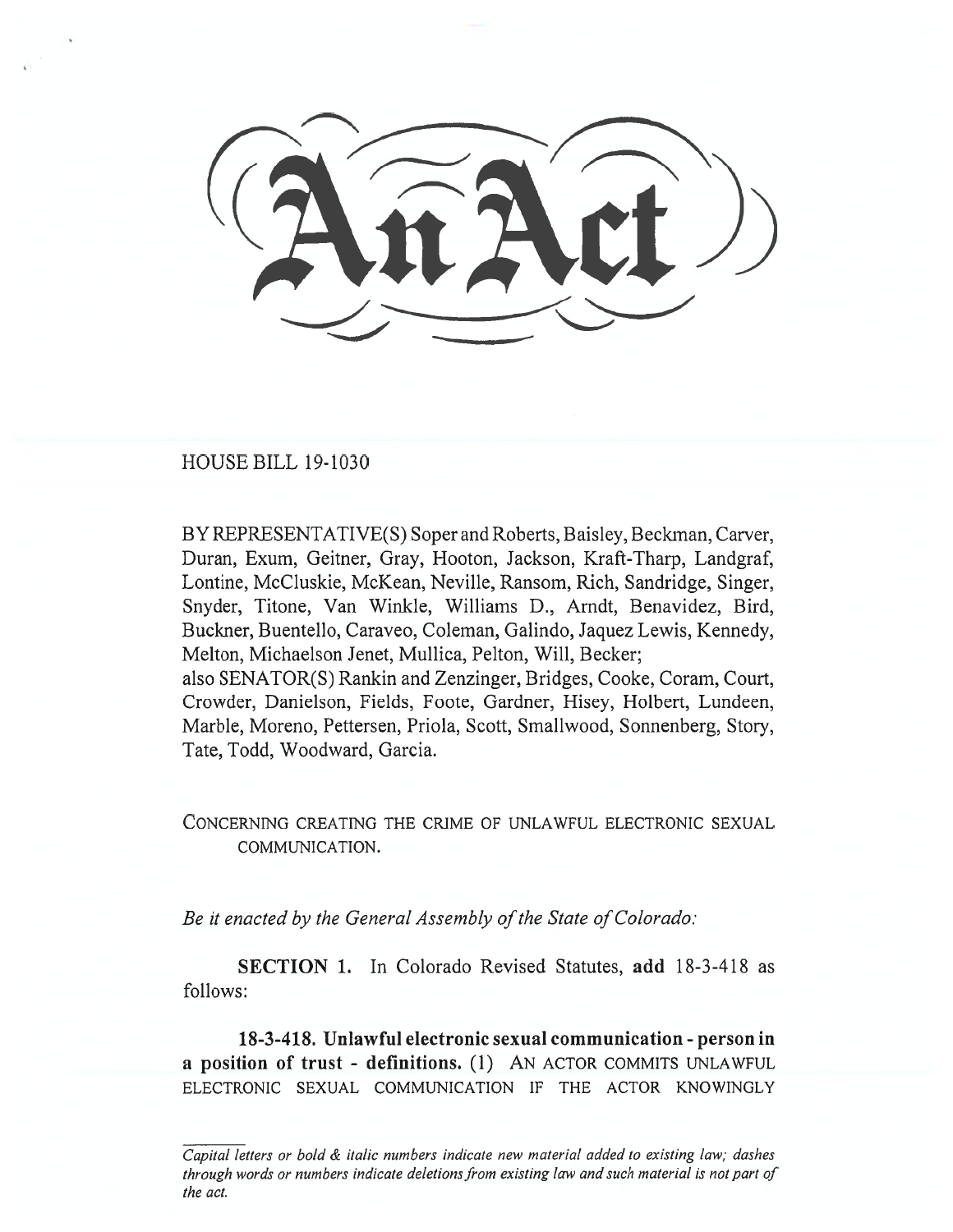IMPORTUNES, INVITES, OR ENTICES THROUGH COMMUNICATION VIA A COMPUTER NETWORK OR SYSTEM, TELEPHONE NETWORK, OR DATA NETWORK OR BY A TEXT MESSAGE OR INSTANT MESSAGE A PERSON WHOM THE ACTOR KNOWS OR BELIEVES TO BE FIFTEEN YEARS OF AGE OR OLDER BUT LESS THAN EIGHTEEN YEARS OF AGE AND AT LEAST FOUR YEARS YOUNGER THAN THE ACTOR, AND THE ACTOR COMMITTING THE OFFENSE IS ONE IN A POSITION OF TRUST WITH RESPECT TO THAT PERSON, TO:

(a) EXPOSE OR TOUCH THE PERSON'S OWN OR ANOTHER PERSON'S INTIMATE PARTS WHILE COMMUNICATING WITH THE ACTOR VIA A COMPUTER NETWORK OR SYSTEM, TELEPHONE NETWORK, OR DATA NETWORK OR BY A TEXT MESSAGE OR INSTANT MESSAGE; OR

(b) OBSERVE THE ACTOR'S INTIMATE PARTS VIA A COMPUTER NETWORK OR SYSTEM, TELEPHONE NETWORK, OR DATA NETWORK OR BY A TEXT MESSAGE OR INSTANT MESSAGE.

(2) AN ACTOR COMMITS UNLAWFUL ELECTRONIC SEXUAL COMMUNICATION IF THE ACTOR KNOWINGLY COMMUNICATES OVER A COMPUTER OR COMPUTER NETWORK, TELEPHONE NETWORK, OR DATA NETWORK OR BY A TEXT MESSAGE OR INSTANT MESSAGE TO A PERSON THE ACTOR KNOWS OR BELIEVES TO BE FIFTEEN YEARS OF AGE OR OLDER BUT LESS THAN EIGHTEEN YEARS OF AGE AND AT LEAST FOUR YEARS YOUNGER THAN THE ACTOR AND, IN THAT COMMUNICATION OR IN ANY SUBSEQUENT COMMUNICATION BY COMPUTER OR COMPUTER NETWORK, TELEPHONE NETWORK, OR DATA NETWORK OR BY TEXT MESSAGE OR INSTANT MESSAGE, DESCRIBES EXPLICIT SEXUAL CONDUCT AS DEFINED IN SECTION 18-6- 403 (2)(e) AND, IN CONNECTION WITH THAT DESCRIPTION, MAKES A STATEMENT PERSUADING OR INVITING THE PERSON TO MEET THE ACTOR FOR ANY PURPOSE, AND THE ACTOR COMMITTING THE OFFENSE IS ONE IN A POSITION OF TRUST WITH RESPECT TO THAT PERSON.

(3) As USED IN THIS SECTION, UNLESS THE CONTEXT OTHERWISE REQUIRES:

(a) "EXPLICIT SEXUAL CONDUCT" HAS THE SAME MEANING AS SECTION 18-6-403 (2)(e).

(b) "IN CONNECTION WITH" MEANS COMMUNICATIONS THAT FURTHER, ADVANCE, PROMOTE, OR HAVE A CONTINUITY OF PURPOSE AND

PAGE 2-HOUSE BILL 19-1030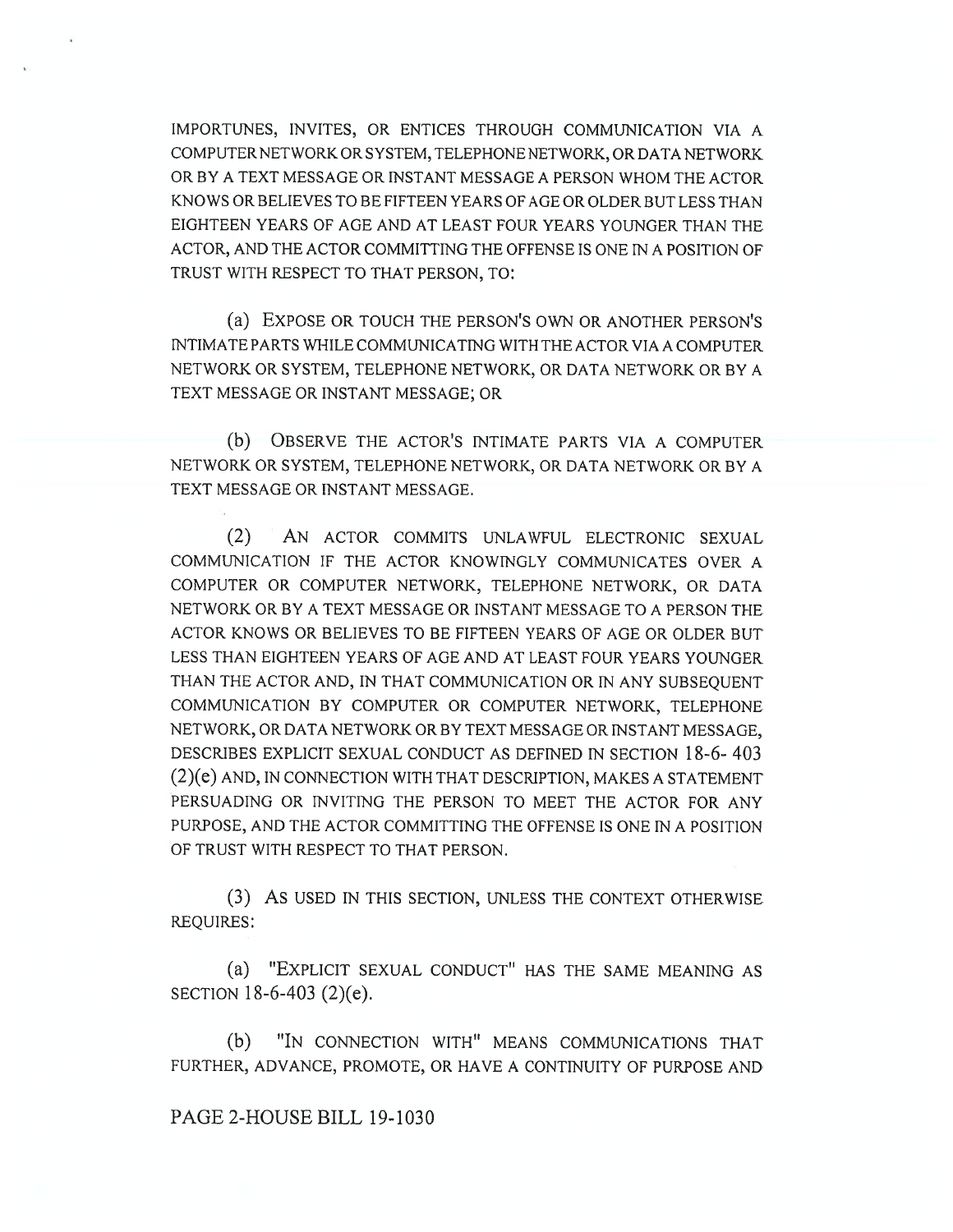MAY OCCUR BEFORE, DURING, OR AFTER THE INVITATION TO MEET.

(c) "POSITION OF TRUST" HAS THE SAME MEANING AS SECTION 18-3-401 (3.5).

(4) (a) UNLAWFUL ELECTRONIC SEXUAL COMMUNICATION IN VIOLATION OF SUBSECTION (1) OF THIS SECTION IS A CLASS 6 FELONY.

(b) UNLAWFUL ELECTRONIC SEXUAL COMMUNICATION IN VIOLATION OF SUBSECTION (2) OF THIS SECTION IS A CLASS 6 FELONY; EXCEPT THAT UNLAWFUL ELECTRONIC SEXUAL COMMUNICATION IS A CLASS 5 FELONY IF COMMITTED WITH THE INTENT TO MEET FOR THE PURPOSE OF ENGAGING IN SEXUAL EXPLOITATION AS DEFINED IN SECTION 18-6-403 OR SEXUAL CONTACT AS DEFINED IN SECTION 18-3-401.

**SECTION 2.** In Colorado Revised Statutes, 16-11.7-102, **amend**  the introductory portion,  $(3)(x)$ , and  $(3)(y)$ ; and **add**  $(3)(z)$  as follows:

**16-11.7-102. Definitions.** As used in this article ARTICLE 11.7, unless the context otherwise requires:

(3) "Sex offense" means any felony or misdemeanor offense described in this subsection (3) as follows:

(x) Public indecency, committed in violation of section 18-7-301 (2)(b),  $C.R.S.,$  if a second offense is committed within five years of the previous offense or a third or subsequent offense is committed; **or** 

(y) Invasion of privacy for sexual gratification, as described in section 18-3-405.6; C.R.S.; OR

(z) UNLAWFUL ELECTRONIC SEXUAL COMMUNICATION, IN VIOLATION OF SECTION 18-3-418.

**SECTION 3.** In Colorado Revised Statutes, 16-22-102, **amend**  (9)(aa) and (9)(bb); and **add** (9)(cc) as follows:

**16-22-102. Definitions.** As used in this article 22, unless the context otherwise requires:

PAGE 3-HOUSE BILL 19-1030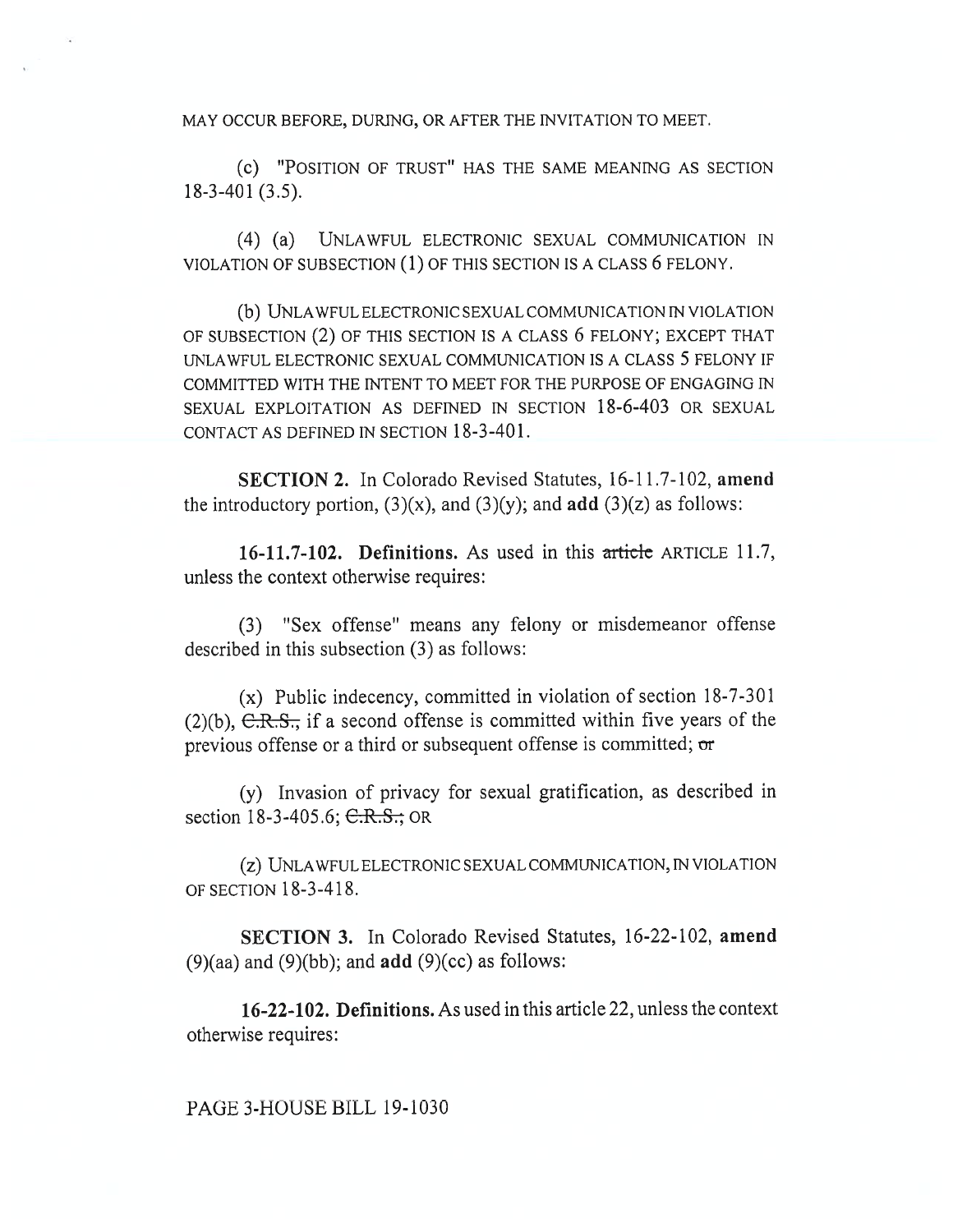(9) "Unlawful sexual behavior" means any of the following offenses or criminal attempt, conspiracy, or solicitation to commit any of the following offenses:

(aa) Invasion of privacy for sexual gratification, in violation of section 18-3-405.6;  $C.R.S.; or$ 

(bb) Second degree kidnapping, if committed in violation of section 18-3-302 (3)(a);  $C.R.S.;$  OR

(CC) UNLAWFUL ELECTRONIC SEXUAL COMMUNICATION, IN VIOLATION OF SECTION 18-3-418.

**SECTION 4.** In Colorado Revised Statutes, 18-3-411, **amend** (1) as follows:

**18-3-411. Sex offenses against children - "unlawful sexual offense" defined - limitation for commencing proceedings - evidence statutory privilege.** (1) As used in this section, "unlawful sexual offense" means enticement of a child, as described in section 18-3-305; sexual assault, as described in section 18-3-402, when the victim at the time of the commission of the act is a child less than fifteen years of age; sexual assault in the first degree, as described in section 18-3-402, as it existed prior to July 1, 2000, when the victim at the time of the commission of the act is a child less than fifteen years of age; sexual assault in the second degree, as described in section 18-3-403 (1)(a), (1)(b), (1)(c), (1)(d), (1)(g), or (1)(h), as it existed prior to July 1, 2000, when the victim at the time of the commission of the act is a child less than fifteen years of age, or as described in section 18-3-403 (1)(e), as it existed prior to July 1, 2000, when the victim is less than fifteen years of age and the actor is at least four years older than the victim; unlawful sexual contact, as described in section 18-3-404 (1)(a), (1)(b), (1)(c), (1)(d), (1)(f), or (1)(g), when the victim at the time of the commission of the act is a child less than fifteen years of age; sexual assault in the third degree, as described in section 18-3-404  $(1)(a)$ ,  $(1)(b)$ ,  $(1)(c)$ ,  $(1)(d)$ ,  $(1)(f)$ , or  $(1)(g)$ , as it existed prior to July 1, 2000, when the victim at the time of the commission of the act is a child less than fifteen years of age; sexual assault on a child, as described in section 18-3-405; sexual assault on a child by one in a position of trust, as described in section 18-3-405.3; aggravated incest, as described in section 18-6-302; human trafficking of a minor for sexual servitude, as described

PAGE 4-HOUSE BILL 19-1030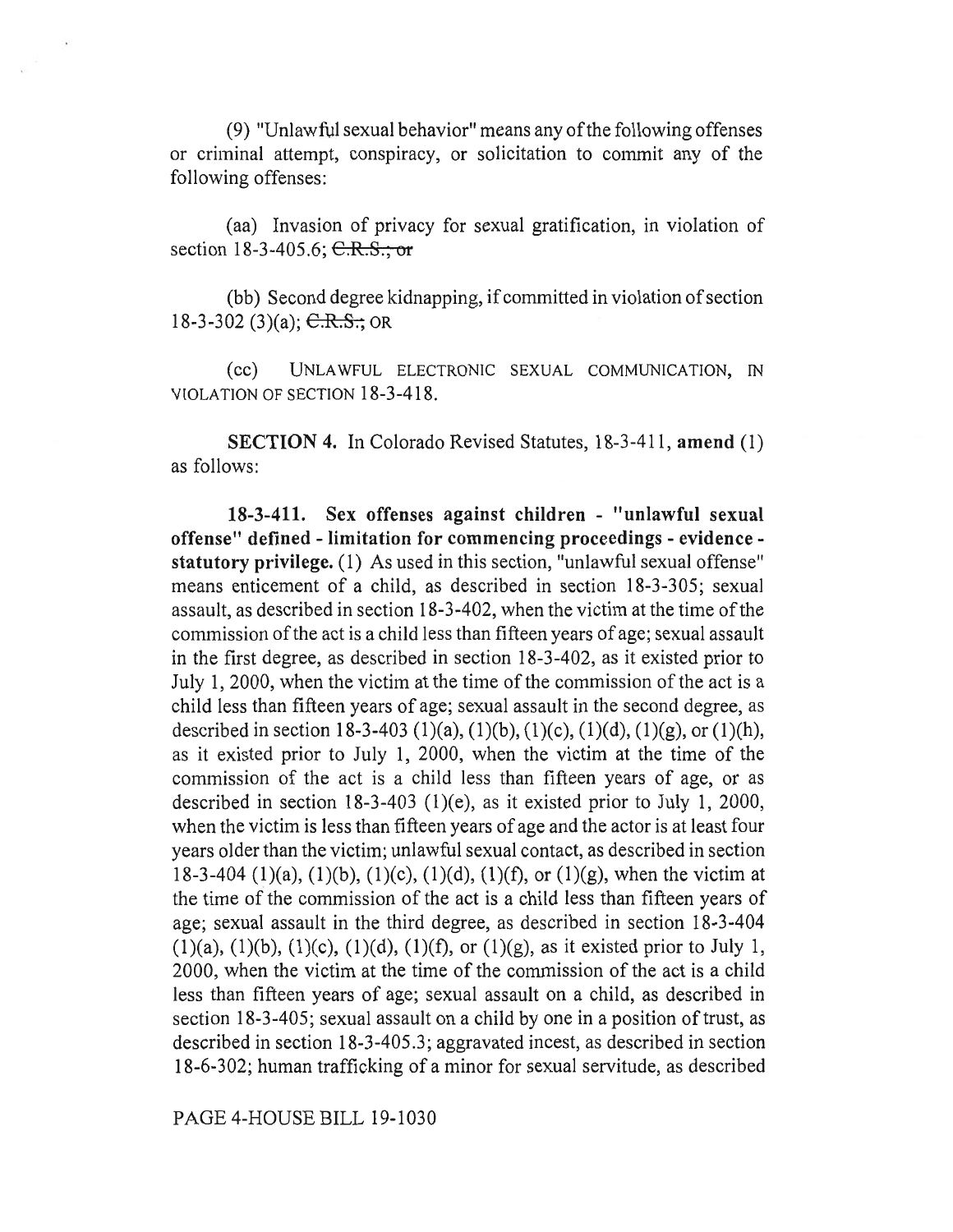in section 18-3-504 (2); sexual exploitation of a child, as described in section 18-6-403; procurement of a child for sexual exploitation, as described in section 18-6-404; indecent exposure, as described in section 18-7-302, soliciting for child prostitution, as described in section 18-7-402; pandering of a child, as described in section 18-7-403; procurement of a child, as described in section 18-7-403.5; keeping a place of child prostitution, as described in section 18-7-404; pimping of a child, as described in section 18-7-405; inducement of child prostitution, as described in section 18-7-405.5; patronizing a prostituted child, as described in section 18-7-406; class 4 felony internet luring of a child, as described in section 18-3-306 (3); internet sexual exploitation of a child, as described in section 18-3-405.4; UNLAWFUL ELECTRONIC SEXUAL COMMUNICATION, AS DESCRIBED IN SECTION 18-3-418; or criminal attempt, conspiracy, or solicitation to commit any of the acts specified in this subsection (1).

**SECTION 5. Effective date - applicability.** This act takes effect July 1, 2019, and applies to offenses committed on or after said date.

**SECTION 6. Safety clause.** The general assembly hereby finds,